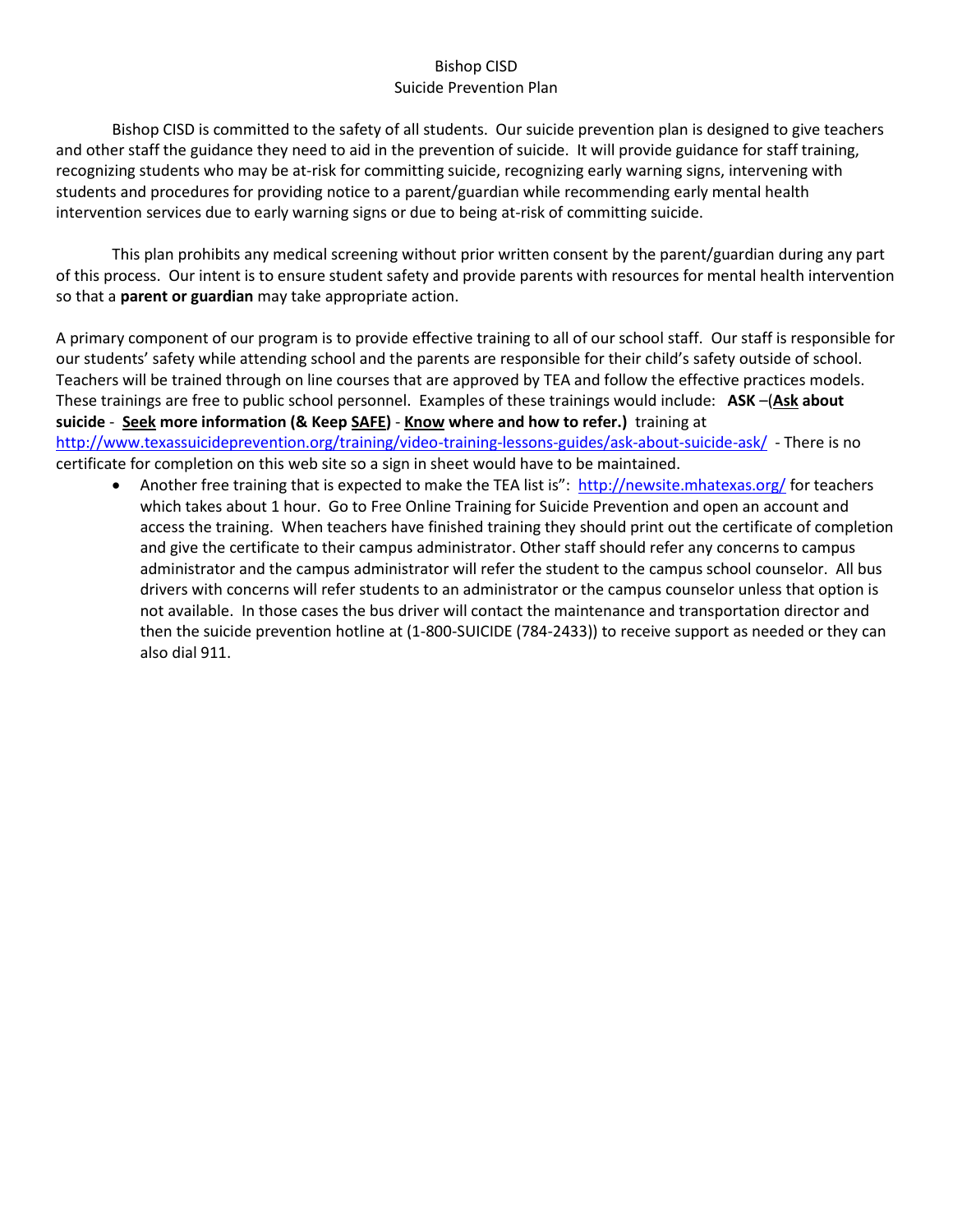# **Suicide Prevention Tip Sheet for Teachers**

#### **Recognize warning signs of impending suicide:**

- Giving away prized possessions.
- Asking about what happens after death.
- Consistent depressed mood.
- Changes in sleep and appetite patterns.
- Extreme personality change (ex: outgoing student becomes introverted, happy student becomes enraged easily)
- Verbal expressions about death.
- Known history of physical, mental, emotional or sexual abuse.
- Sudden interest in dangerous activities.
- Sudden lifting of depression or showing unexplained happiness.
- Mental disorders (diagnosed or not)
- Substance abuse

### *Any person whom you to believe to be suicidal should not be left alone at any time. Maintain contact and attempt to offer basic prevention counseling.*

#### **Risk Factors for Suicide:**

- **Previous suicide attempts:** Between 20 and 50 percent of people who kill themselves had previously attempted suicide. Those who have made serious suicide attempts are at much higher risk for actually taking their lives.
- **Talking about death or suicide:** Suicidal individuals often talk about suicide directly or indirectly using statements like, "My family would be better off without me." Sometimes they talk as if they are saying goodbye or going away.
- **Planning for suicide:** People contemplating suicide often arrange to put their affairs in order. They may give away articles they value, pay off debts or change their will.
- **Depression:** *Although most depressed people are not suicidal, most suicidal people are depressed.* Serious depression can be manifested in obvious sadness, but often it is expressed instead as a loss of pleasure or withdrawal from activities that had once been enjoyable.
- If the student has a depressed mood or has lost interest or pleasure in usual activities and has at least five of the following symptoms for at least two weeks, they probably are depressed:
	- o Change in sleeping patterns
	- o Change in appetite or weight
	- o Speaking or moving with unusual speed or slowness
	- o Decrease in sexual drive
	- o Fatigue or loss of energy
	- o Feelings of worthlessness, self-reproach or guilt
	- o Diminished ability to concentrate, slowed thinking or indecisiveness
	- o Diminished ability to function
	- o Feelings of being out of control
	- o Speaking of death or suicide
- Students are at heightened risk of suicide when their depression is accompanied by:
	- o Feelings of hopelessness and desperation
	- o Extreme anxiety, agitation or enraged behavior
	- o Severe insomnia
	- o Increased alcohol and/or drug use

#### **Acting on Suicide Threats or Warning Signs:**

- Take it Seriously
	- $\circ$  75% of all suicides give some warning of their intentions to a friend or family member.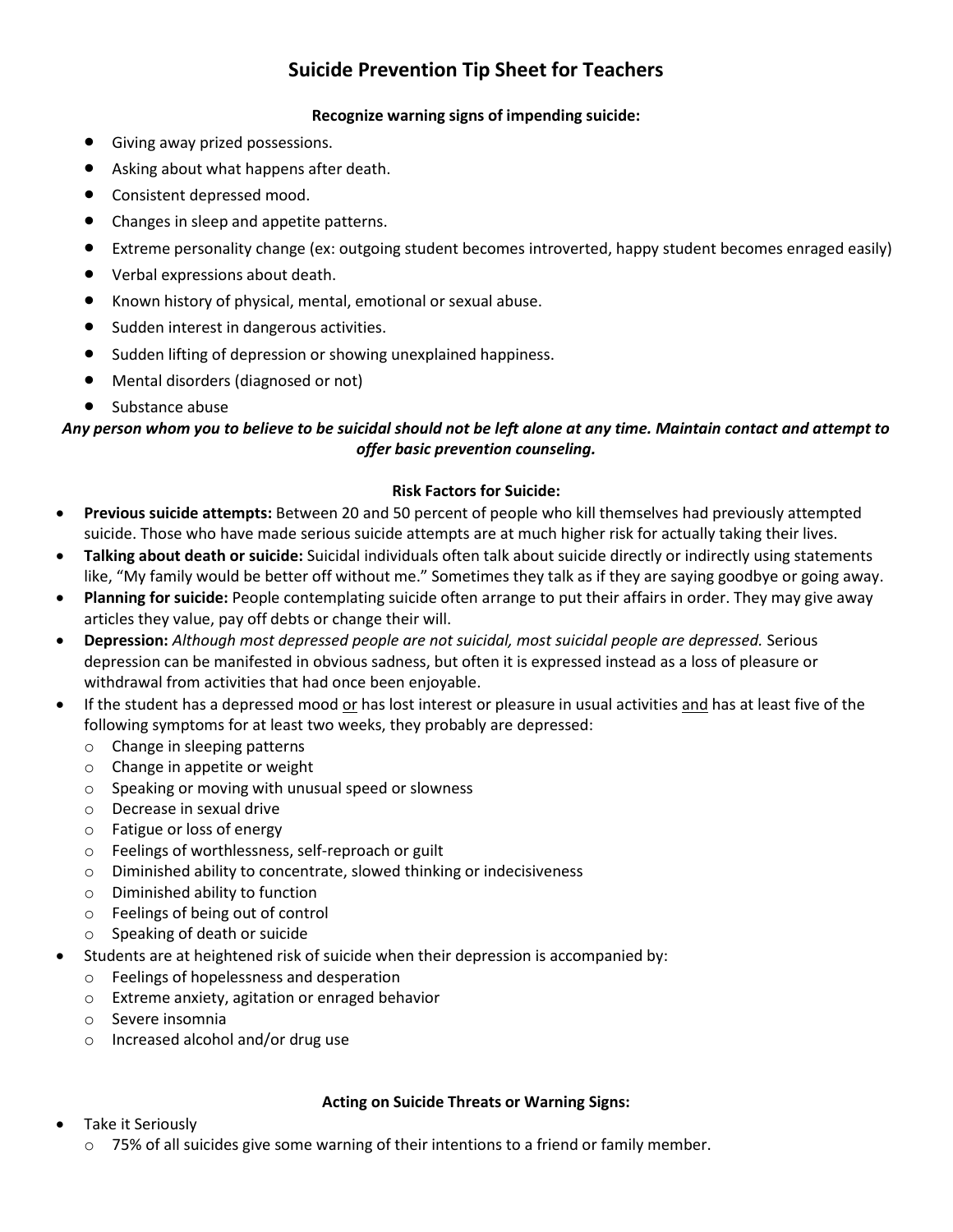- Be Willing to Listen
	- $\circ$  Take the initiative to ask what is troubling them and persist to overcome any reluctance to talk about it.
	- $\circ$  If your student is depressed, or you just get that feeling that there is a threat of suicide ideation, don't be afraid to ask whether he or she is considering suicide, or even if they have a particular plan or method in mind.
	- o **ASK Ask about suicide Seek more information (& Keep SAFE) Know where and how to refer.**
	- o Teachers should refer the student to the school guidance counselor per Mental Health America of Texas' web training if possible. Use the form provided in **Appendix A –(Student Referral Data)**
	- o **The School Counselor and/or administrator,** will speak with the students and perform a risk assessment (**See Risk Appendix B, Risk Assessment**) and develop a safety plan (**See Appendix C, Safety Plan**) with the student.
	- o **The School Counselor,** will notify parent/guardian of the specific resources to call and when possible have the parent make initial contact from his/her office. Give them numbers below, but you may have them dial 361- 851-6726 while in your office if they are agreeable to that to help them get the process started.
	- $\circ$  Otherwise, after advising the parent/guardian that we take all statements of suicide seriously, and that the we will supervise the student and ensure safety while the student is at school and they are not to leave student unsupervised at home and are responsible for their child's safety at home,
	- o The counselor will use **Appendix C's, "Our Safety Plan"** with the parent to recommend and document that they remove from the vicinity any firearms, drugs or sharp objects that could be used in a suicide attempt. Also, anything else that may be hazardous due to where they live such as bedroom on a second story etc.
	- o Do not attempt to argue anyone out of suicide. Rather, let the person know you care and understand, that he or she is not alone, that suicidal feelings are temporary, that depression can be treated and that problems can be solved. **Avoid** the temptation to say, "You have so much to live for," or "Your suicide will hurt your family."
	- o You can make a difference by helping the person in need of help find a knowledgeable mental health professional or reputable treatment facility.
- In an Immediate Crisis
	- $\circ$  In an immediate crisis where parent cannot be reached or the student reports that the parent/guardian will cause a greater risk, call 911 and wait for law enforcement and CPS to come and help. Do not leave them alone until either the parent or law enforcement or CPS has taken custody of the student.
	- $\circ$  Hospitalization may be indicated and may be necessary at least until the crisis abates. Let the professionals decide.
- Follow Up on Treatment
	- o **Guidance Counselors: Advise** parents privately, (without student present) that the their child may run away or avoid treatment after an initial contact unless there is support for their continuing.
	- $\circ$  Advise them that if medication is prescribed, to take an active role to make sure they are taking the medication and be sure to notify the physician about any unexpected side effects. Often, alternative medications can be prescribed.
	- $\circ$  Try to build rapport with the student and check on student if you deem it prudent.

#### Suicide Hotlines & Referral Agencies:

- 1-800-SUICIDE (784-2433)
- $911$
- Mobile Crisis Outreach Team (MCOT) Hotline: 1-888-767-4493
- Nueces County Sheriff's Department 361-854-2222
- $(361)$  851-6726 (Texas MHMR Nueces County)

#### Sources:

- American Foundation for Suicide Prevention [\(www.afsp.org\)](http://www.afsp.org/)
- Suicide Awareness Voices of Prevention [\(www.save.org\)](http://www.save.org/)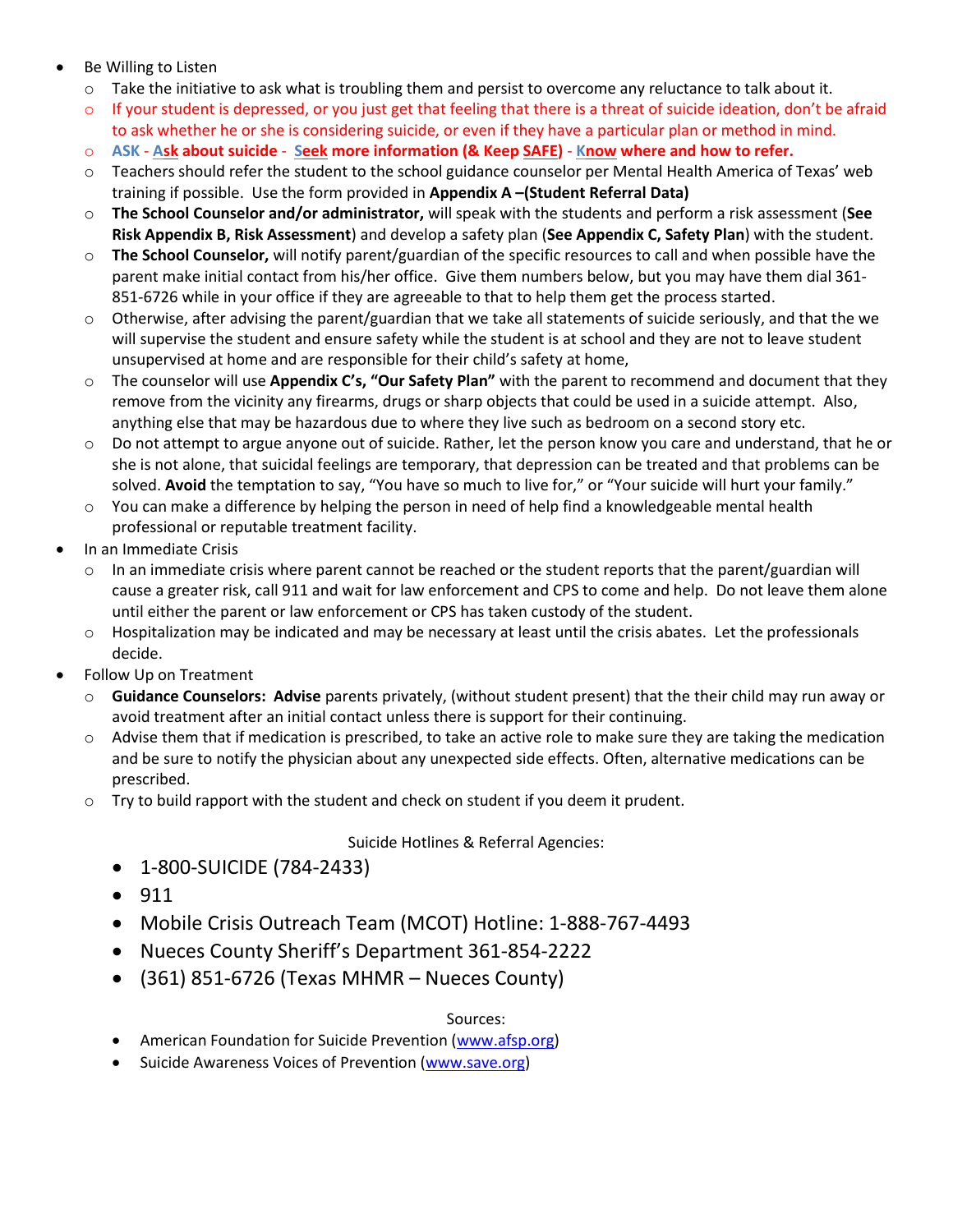# **Appendix A**

### Bishop CISD School Mental Health – Suicide Prevention Referral Data Form

|    |                                         | Last                                                                                                                                                                                                                                                                                                                                         |      |          |                  | First                     |                                                                                                                                                                                              |                         | M.I.                                  |
|----|-----------------------------------------|----------------------------------------------------------------------------------------------------------------------------------------------------------------------------------------------------------------------------------------------------------------------------------------------------------------------------------------------|------|----------|------------------|---------------------------|----------------------------------------------------------------------------------------------------------------------------------------------------------------------------------------------|-------------------------|---------------------------------------|
|    |                                         |                                                                                                                                                                                                                                                                                                                                              |      |          |                  |                           |                                                                                                                                                                                              |                         |                                       |
|    |                                         | Campus Name                                                                                                                                                                                                                                                                                                                                  |      |          |                  |                           |                                                                                                                                                                                              |                         |                                       |
|    |                                         |                                                                                                                                                                                                                                                                                                                                              |      |          |                  |                           |                                                                                                                                                                                              |                         |                                       |
|    |                                         | Mo/DY/ YR                                                                                                                                                                                                                                                                                                                                    |      |          |                  |                           |                                                                                                                                                                                              |                         |                                       |
|    |                                         | Parent Guardian: __________                                                                                                                                                                                                                                                                                                                  |      |          |                  |                           |                                                                                                                                                                                              |                         |                                       |
|    |                                         |                                                                                                                                                                                                                                                                                                                                              | Last |          |                  |                           | <b>First</b>                                                                                                                                                                                 |                         | MI                                    |
|    |                                         |                                                                                                                                                                                                                                                                                                                                              |      |          |                  |                           |                                                                                                                                                                                              |                         |                                       |
|    |                                         | Phone: Work: Work:                                                                                                                                                                                                                                                                                                                           |      |          |                  |                           |                                                                                                                                                                                              |                         |                                       |
|    | Student Referred by (Check one or More) |                                                                                                                                                                                                                                                                                                                                              |      |          |                  |                           |                                                                                                                                                                                              |                         |                                       |
| А. |                                         | ________Self        E.__________Psychologist                                                                                                                                                                                                                                                                                                 |      |          |                  |                           | H. Nurse                                                                                                                                                                                     |                         |                                       |
| В. |                                         |                                                                                                                                                                                                                                                                                                                                              |      |          |                  |                           | I. ___________Other (Specify) ______________                                                                                                                                                 |                         |                                       |
| C. |                                         | ______Teacher      G. _______Social Worker                                                                                                                                                                                                                                                                                                   |      |          |                  |                           | J. __________Student/Friend                                                                                                                                                                  |                         |                                       |
| D. | Counselor                               |                                                                                                                                                                                                                                                                                                                                              |      |          |                  |                           |                                                                                                                                                                                              |                         |                                       |
|    | C.                                      | Reason For Referral: (Check one or More)<br>A. _______Direct Threat<br>B. _________Indirect Threat<br>Precious Attempts<br>D. Giving Away Prized Possessions<br>E. ________ Mood Swings<br>F. _________Sudden Changes in Behavior<br>G. ________Signs of Depression<br>H. Truancy or Running away<br>Previous Rard ________ No _________ Yes |      |          | M._________Rard  | N. _______ Self Injurious | I. ______Frequent Complaints of Illness or Bodily Aches<br>J._______Drug or Alcohol Abuse<br>K.______Other (Specify) ___________________<br>L. Completion Date:<br>O. Psychosocial stressors |                         |                                       |
|    |                                         | Data Recorded by (Case Carrier)                                                                                                                                                                                                                                                                                                              |      |          |                  |                           |                                                                                                                                                                                              |                         |                                       |
|    |                                         | A. Counselor                                                                                                                                                                                                                                                                                                                                 |      | C. Nurse |                  |                           |                                                                                                                                                                                              | E. Admistrator          |                                       |
|    |                                         | B. Psychologist                                                                                                                                                                                                                                                                                                                              |      |          | D. Social Worker |                           |                                                                                                                                                                                              | F. Other (Specify)      |                                       |
|    | Intervention(S) Outcome (S)             | A. _____Parent Contact Made                                                                                                                                                                                                                                                                                                                  |      |          |                  |                           |                                                                                                                                                                                              |                         | F. Group Counseling School Based      |
|    |                                         | B. Parent Brochure Provided                                                                                                                                                                                                                                                                                                                  |      |          |                  |                           |                                                                                                                                                                                              |                         | G. Individual Counseling School Based |
|    |                                         | C. Referral for Community M.H. Services                                                                                                                                                                                                                                                                                                      |      |          |                  |                           |                                                                                                                                                                                              | H. Program Modification |                                       |
|    |                                         | D. ____Child Abuse form filled (Endagerment)                                                                                                                                                                                                                                                                                                 |      |          |                  |                           |                                                                                                                                                                                              |                         | I. ___ IE, Smaller Class Size, IEP.   |
|    |                                         | E. _____Referred to P.M.R.T?                                                                                                                                                                                                                                                                                                                 |      |          |                  |                           |                                                                                                                                                                                              | other (specify)______   |                                       |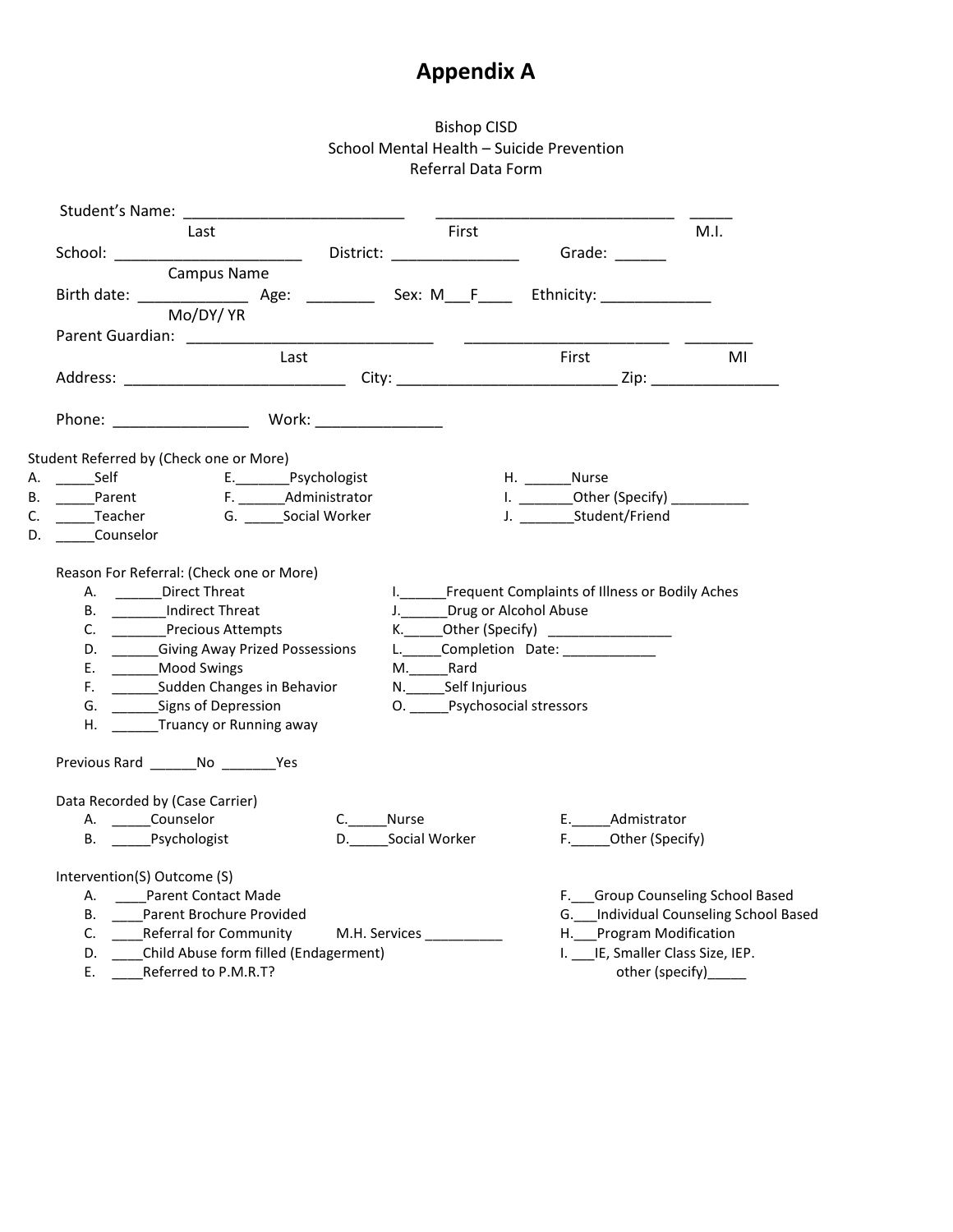# **Appendix B**

### **Assessment areas and questions**

- What warning signs(s) initiated the referral?
- Has the student thought about suicide (thoughts or threats alone, whether direct or indirect, may indicate LOW risk)?
- Have they tried to hurt themselves before (previous attempts, repetitive self-injury may indicate MODERATE risk)?
- Do they have a plan to harm themselves now (the greater the planning, the greater the risk)?

\_\_\_\_\_\_\_\_\_\_\_\_\_\_\_\_\_\_\_\_\_\_\_\_\_\_\_\_\_\_\_\_\_\_\_\_\_\_\_\_\_\_\_\_\_\_\_\_\_\_\_\_\_\_\_\_\_\_\_\_\_\_\_\_\_\_\_\_\_\_\_\_

- What method are they planning to use and do they have access to the means (these questions would indicate HIGH risk)?
- Has the student demonstrated abrupt changes in behaviors?
- What is the support system that surrounds this child (the more the student feels isolated and alone, the greater the risk)?
- Is there a history of mental illness (depression, alcohol and substance abuse, conduct or anxiety disorder, comorbidity)?
- Is there a history of recent losses, trauma or victimization?

Note: From Poland & Lieberman (2002).

## **Questions, indicators, levels of risk and general interventions**

### *LOW RISK (Ideation)*

Sample student question: *Have you ever thought about suicide (harming yourself)?*

Other Indicators: current or recent thoughts; signs of depression; direct or indirect threats, sudden changes in personality, friends, behaviors; evidence of self harm in written or art work; dark internet websites and chat Actions: Reassure and supervise student; warn parent; assist in connecting with school and community resources; suicide-proof environments; mobilize a support system; develop a safety plan that identifies caring adults, appropriate communication and coping skills and resource numbers.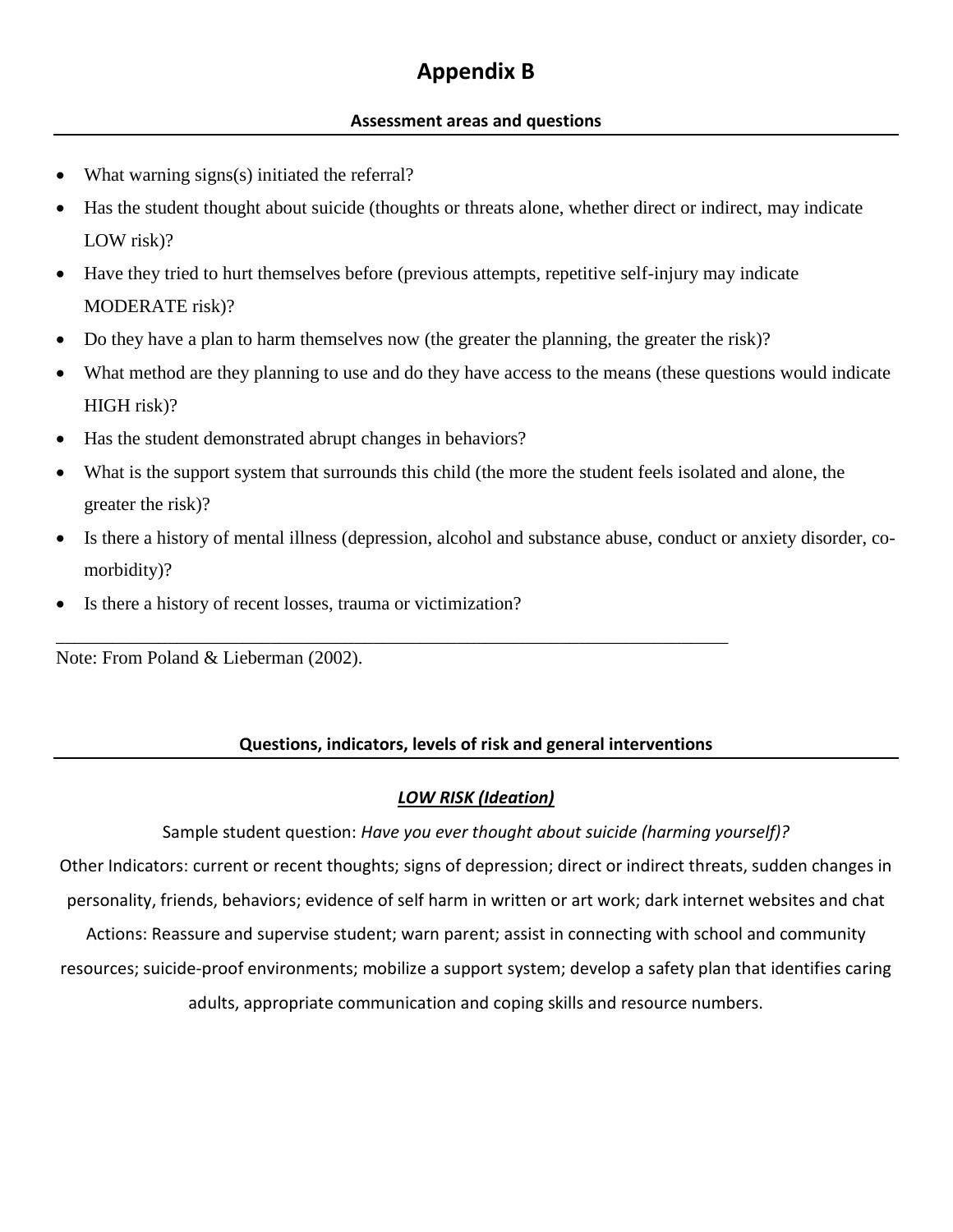## *MODERATE RISK (Current ideation and previous behaviors)*

## Sample student question: *Have you ever tried to kill (hurt yourself) before?*

Other Indicators: previous attempts; recent mental health hospitalizations; recent trauma (losses,

victimization); recent medications for mood disorders; alcohol and substance addiction; running into traffic or

jumping from high places; repetitive self injury.

Actions: See high risk.

## *HIGH RISK (Current plan and access to method)*

## Sample student question: *Do you have a plan to kill (harm) yourself today?*

Other Indicators: current plan with method/access; finalizing arrangements: giving away prized possessions or

written/e-mailed good bye notes; refusal to agree to a safety plan.

### Actions:

- 1. Supervise student at all times (including rest rooms).
- 2. Notify and hand off student ONLY to:
	- a. Parent or guardian who commits to seek an immediate mental health assessment.
	- b. Law enforcement.
	- c. Psychiatric mobile responder.
- 3. Prepare re-entry plan when the student returns to school that establishes a circle of care between the home, school and community mental health agents.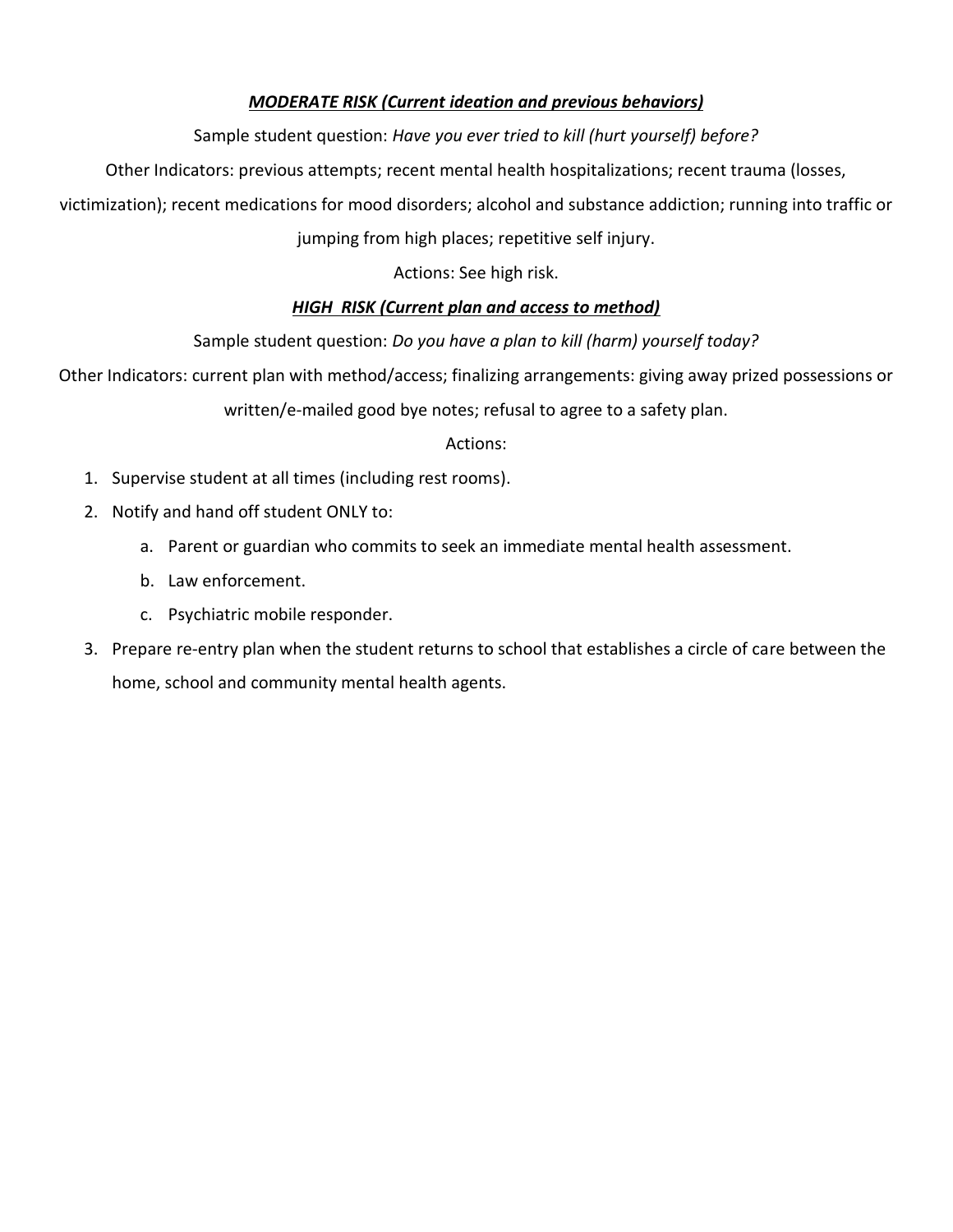# **Appendix C**

# **My Safety Plan**

I, \_\_\_\_\_\_\_\_\_\_\_\_\_\_\_\_\_\_\_\_\_\_\_\_\_\_\_\_\_\_\_ agree to make a commitment to living. I understand that this means I agree to be actively involved in all aspects of treatment including using my safety plan:

I Here are some warning signs, (thoughts, ideas, images, behaviors, moods and feelings) that would let me know that I need to use my safety plan:

| --            |  |
|---------------|--|
| ∽<br><u>.</u> |  |
| ∽<br>້        |  |

**Z These are things I can do, on my own, to take my mind off my problems (relaxation** techniques, physical activities): 1. \_\_\_\_\_\_\_\_\_\_\_\_\_\_\_\_\_\_\_\_\_\_\_\_\_\_\_\_\_\_\_\_\_\_\_\_\_\_\_\_\_\_\_\_\_

| -<br><u>.</u> |        |  |
|---------------|--------|--|
| ∽<br>ັ        | ______ |  |

I These are people or places that could help me take my mind off my problems for a little while and distract me.

| 1. Name:  | Phone:    |  |
|-----------|-----------|--|
| 2. Name:  | Phone:    |  |
| 3. Place: | 4. Place: |  |

I These are family members or friends I could talk to when I am in a crisis and need help:

| 1. Name: | Phone: |
|----------|--------|
| 2. Name: | Phone: |
| 3. Name: | Phone: |

**Z These are agencies I can contact during a crisis:** 

# **Emergency Number: 911**

**Mobile Crisis Outreach Team (MCOT) Hotline: 1-888-767-4493**

# **National Suicide Prevention Lifeline: 800-273-8255 (TALK)**

# **Nueces County Sheriff's Department: 361-887-2222**

# **Nueces County MHMR 361-851-6726**

**Z The things that are the most important to me and worth living for are:** 

Signature: \_\_\_\_\_\_\_\_\_\_\_\_\_\_\_\_\_\_\_\_\_\_\_\_\_\_\_\_\_\_ Date: \_\_\_\_\_\_\_\_\_\_\_\_\_\_\_\_\_\_\_